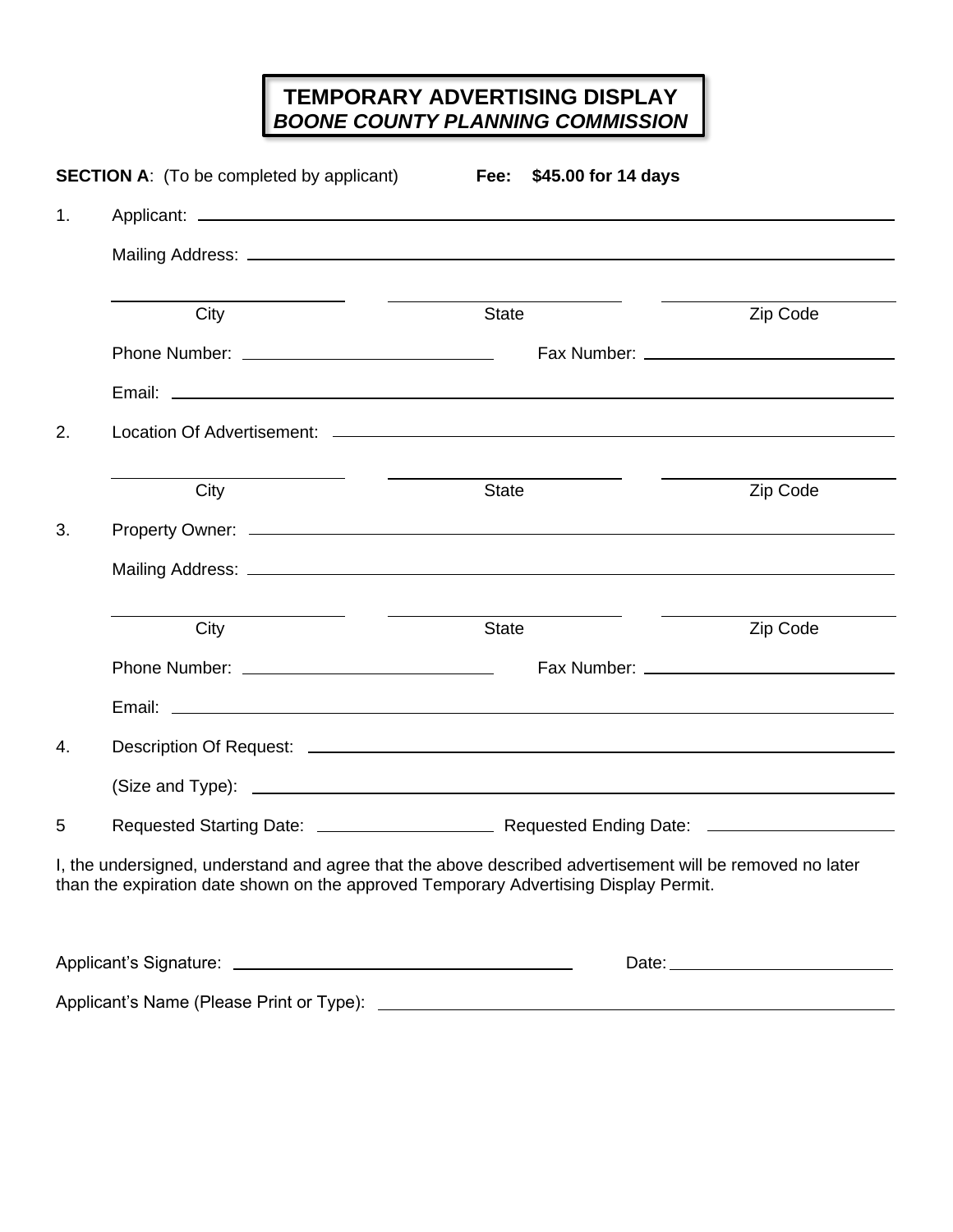Temporary Advertising Display Page 2

**SECTION B:** (To be completed by Planning Commission staff)

| 1. |                                                                                                                                                                                                                                |                                     | Date Received: National Accounts and Accounts and Accounts and Accounts and Accounts and Accounts and Accounts and Accounts and Accounts and Accounts and Accounts and Accounts and Accounts and Accounts and Accounts and Acc |  |  |  |
|----|--------------------------------------------------------------------------------------------------------------------------------------------------------------------------------------------------------------------------------|-------------------------------------|--------------------------------------------------------------------------------------------------------------------------------------------------------------------------------------------------------------------------------|--|--|--|
| 2. |                                                                                                                                                                                                                                |                                     |                                                                                                                                                                                                                                |  |  |  |
| 3. |                                                                                                                                                                                                                                |                                     |                                                                                                                                                                                                                                |  |  |  |
|    |                                                                                                                                                                                                                                |                                     |                                                                                                                                                                                                                                |  |  |  |
| 4. |                                                                                                                                                                                                                                |                                     |                                                                                                                                                                                                                                |  |  |  |
| 5. | <b>Staff Action:</b>                                                                                                                                                                                                           |                                     |                                                                                                                                                                                                                                |  |  |  |
|    |                                                                                                                                                                                                                                |                                     |                                                                                                                                                                                                                                |  |  |  |
|    |                                                                                                                                                                                                                                | Approval with Condition(s) (see #6) |                                                                                                                                                                                                                                |  |  |  |
|    | Denial (see #7)                                                                                                                                                                                                                |                                     |                                                                                                                                                                                                                                |  |  |  |
|    |                                                                                                                                                                                                                                |                                     |                                                                                                                                                                                                                                |  |  |  |
| 6. | Conditions of Approval: example and a series of the series of the series of the series of the series of the series of the series of the series of the series of the series of the series of the series of the series of the se |                                     |                                                                                                                                                                                                                                |  |  |  |
|    |                                                                                                                                                                                                                                |                                     |                                                                                                                                                                                                                                |  |  |  |
|    |                                                                                                                                                                                                                                |                                     |                                                                                                                                                                                                                                |  |  |  |
|    |                                                                                                                                                                                                                                |                                     |                                                                                                                                                                                                                                |  |  |  |
|    |                                                                                                                                                                                                                                |                                     |                                                                                                                                                                                                                                |  |  |  |
| 7. |                                                                                                                                                                                                                                |                                     |                                                                                                                                                                                                                                |  |  |  |
|    |                                                                                                                                                                                                                                |                                     |                                                                                                                                                                                                                                |  |  |  |
|    |                                                                                                                                                                                                                                |                                     |                                                                                                                                                                                                                                |  |  |  |
|    |                                                                                                                                                                                                                                |                                     |                                                                                                                                                                                                                                |  |  |  |
|    |                                                                                                                                                                                                                                |                                     |                                                                                                                                                                                                                                |  |  |  |

Boone County Planning Commission Boone County Administration Building 2950 Washington Street, Room 317 P.O. Box 958 Burlington, Kentucky 41005 Phone: 859-334-2196 Fax: 859-334-2264 [plancom@boonecountyky.org](mailto:plancom@boonecountyky.org) [www.boonecountyky.org](http://www.boonecountyky.org/)